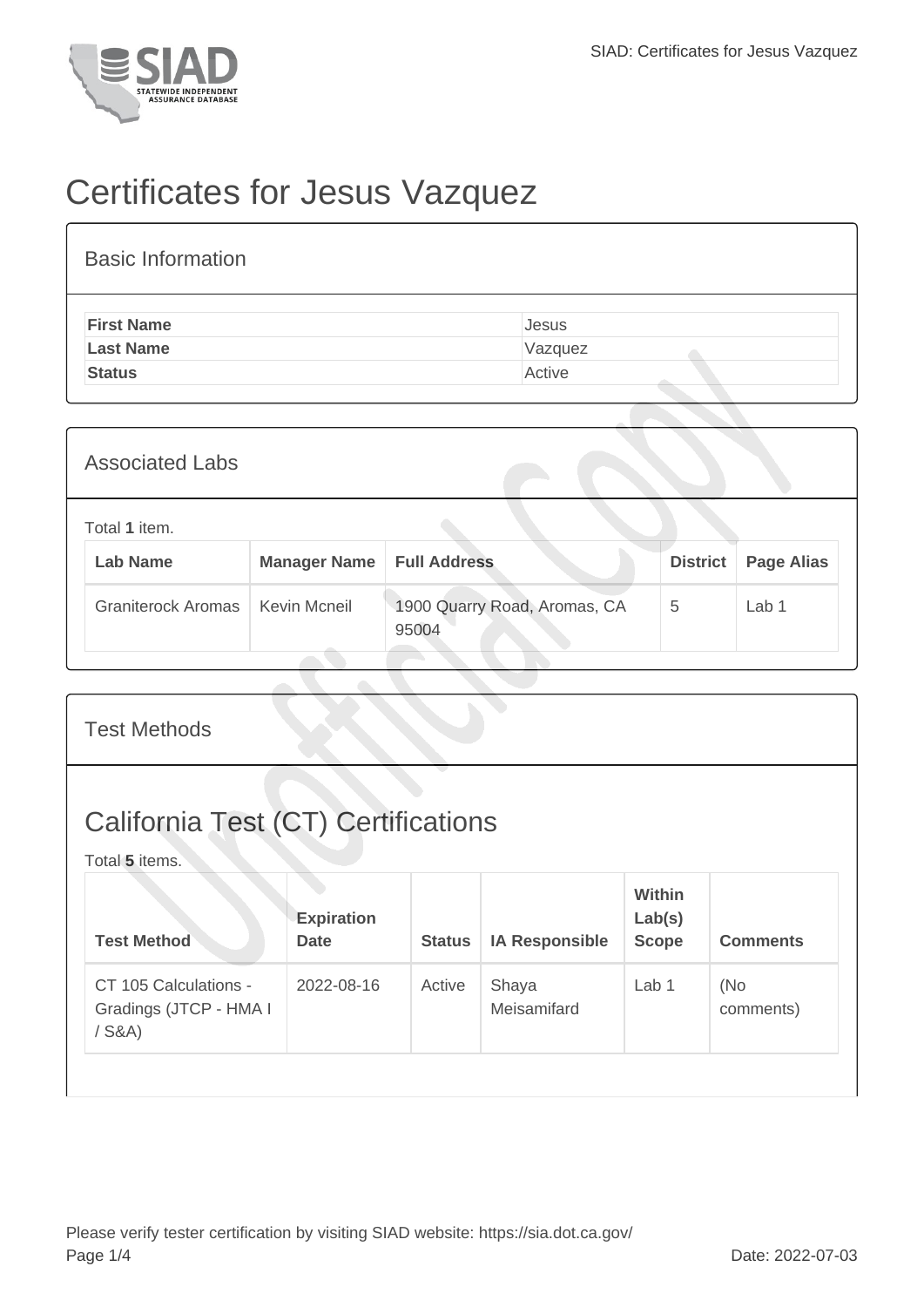

| <b>Test Method</b>                                                 | <b>Expiration</b><br><b>Date</b> | <b>Status</b> | <b>IA Responsible</b> | <b>Within</b><br>Lab(s)<br><b>Scope</b> | <b>Comments</b>  |
|--------------------------------------------------------------------|----------------------------------|---------------|-----------------------|-----------------------------------------|------------------|
| CT 125 AGG Sampling -<br><b>AGGREGATES (JTCP -</b><br>HMA I / S&A) | 2022-08-16                       | Active        | Shaya<br>Meisamifard  | Lab 1                                   | (No<br>comments) |
| CT 125 HMA Sampling -<br>HMA (JTCP - HMA I)                        | 2022-08-16                       | Active        | Shaya<br>Meisamifard  | Lab <sub>1</sub>                        | (No<br>comments) |
| CT 306 Reducing<br>Samples of Asphalt<br>Mixtures (JTCP - HMA I)   | 2024-03-23                       | Active        | David Small           | Lab <sub>1</sub>                        | (No<br>comments) |
| CT 389 Hamburg Wheel-<br>Track                                     | 2023-03-23                       | Active        | David Small           | Lab 1                                   | (No<br>comments) |

## AASHTO/ASTM Proficiencies

Total **19** items.

| <b>Test Method</b>                                                                    | <b>Expiration</b><br><b>Date</b> | <b>Status</b> | <b>IA Responsible</b> | Within<br>Lab(s)<br><b>Scope</b> | <b>Comments</b>  |
|---------------------------------------------------------------------------------------|----------------------------------|---------------|-----------------------|----------------------------------|------------------|
| <b>AASHTO T11 Sieve</b><br>Analysis (Washing) -<br>Fine Aggregates (JTCP -<br>HMA I)  | 2022-08-16                       | Active        | Shaya<br>Meisamifard  | Lab 1                            | (No<br>comments) |
| <b>AASHTO T27 Sieve</b><br>Analysis - Fine and<br>Coarse Aggregates<br>(JTCP - HMA I) | 2022-08-16                       | Active        | Shaya<br>Meisamifard  | Lab <sub>1</sub>                 | (No<br>comments) |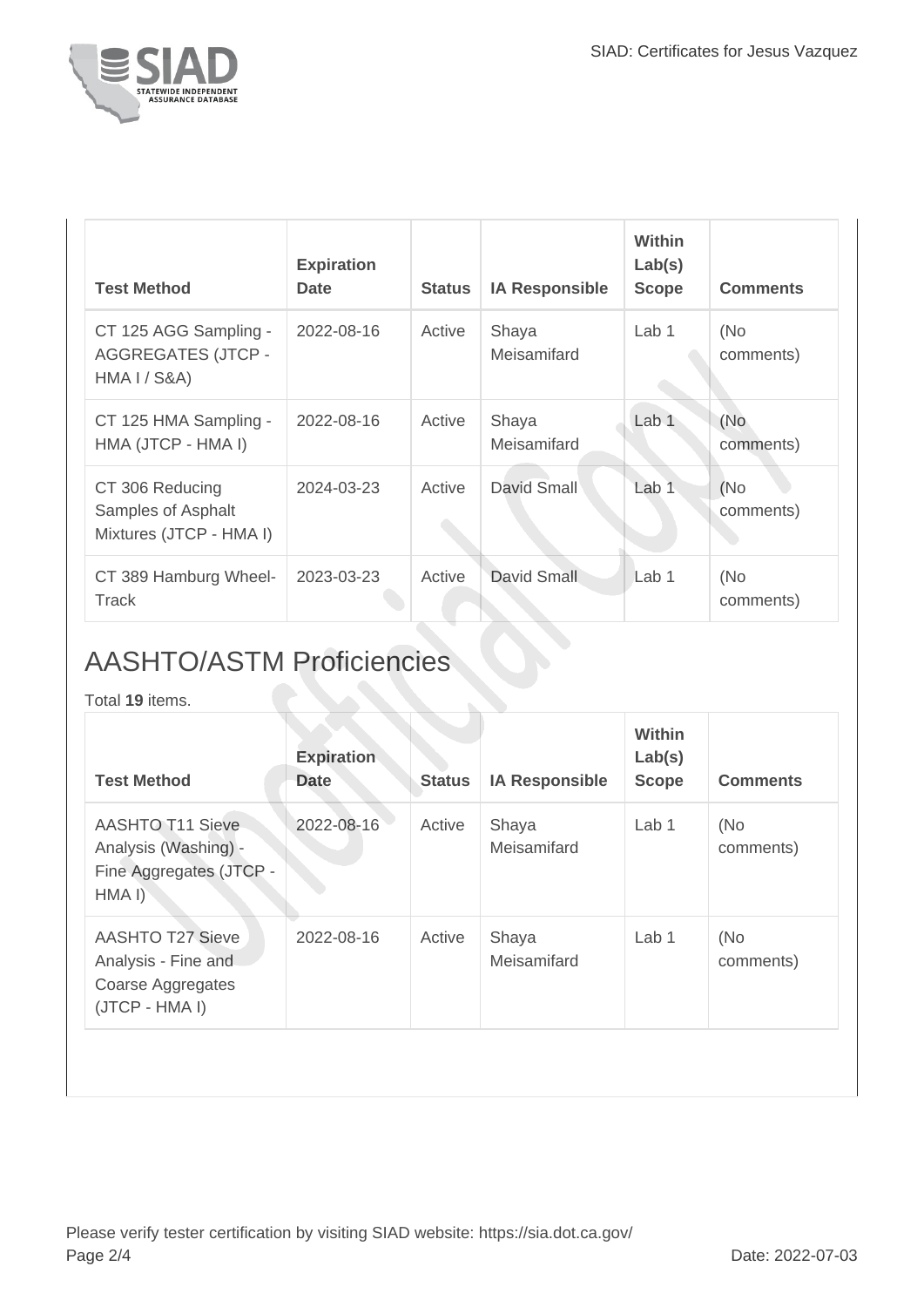

| <b>Test Method</b>                                                  | <b>Expiration</b><br><b>Date</b> | <b>Status</b> | <b>IA Responsible</b> | Within<br>Lab(s)<br><b>Scope</b> | <b>Comments</b>   |
|---------------------------------------------------------------------|----------------------------------|---------------|-----------------------|----------------------------------|-------------------|
| AASHTO R47 Reducing<br>Samples of HMA (JTCP<br>$-HMA I$             | 2022-08-16                       | Active        | Shaya<br>Meisamifard  | (No lab)                         | (No)<br>comments) |
| AASHTO R76 Reducing<br>Samples of Agg (JTCP -<br>HMA <sub>I</sub> ) | 2022-08-16                       | Active        | Shaya<br>Meisamifard  | (No lab)                         | (No<br>comments)  |
| AASHTO T84 SpG &<br>Absorption - Fine<br>Aggregates                 | 2023-03-23                       | Active        | <b>David Small</b>    | Lab <sub>1</sub>                 | (No<br>comments)  |
| AASHTO T85 SpG &<br>Absorption - Coarse<br>Aggregates               | 2023-03-23                       | Active        | <b>David Small</b>    | Lab <sub>1</sub>                 | (No)<br>comments) |
| AASHTO T96 L.A.<br>Rattler                                          | 2023-03-23                       | Active        | <b>David Small</b>    | Lab <sub>1</sub>                 | (No)<br>comments) |
| AASHTO T176 Sand<br>Equivalent (JTCP - HMA<br>$\vert$ )             | 2022-08-16                       | Active        | Shaya<br>Meisamifard  | Lab 1                            | (No)<br>comments) |
| AASHTO T209 Max SpG<br>and Density - HMA<br>(JTCP - HMA II)         | 2022-10-10                       | Active        | Shaya<br>Meisamifard  | Lab 1                            | (No)<br>comments) |
| AASHTO T255<br>Evaporable Moisture<br>Content (JTCP - HMA I)        | 2022-08-16                       | Active        | Shaya<br>Meisamifard  | (No lab)                         | (No)<br>comments) |
| <b>AASHTO T269 Percent</b><br>Air Voids - HMA (JTCP -<br>HMA II)    | 2022-10-10                       | Active        | Shaya<br>Meisamifard  | Lab 1                            | (No)<br>comments) |